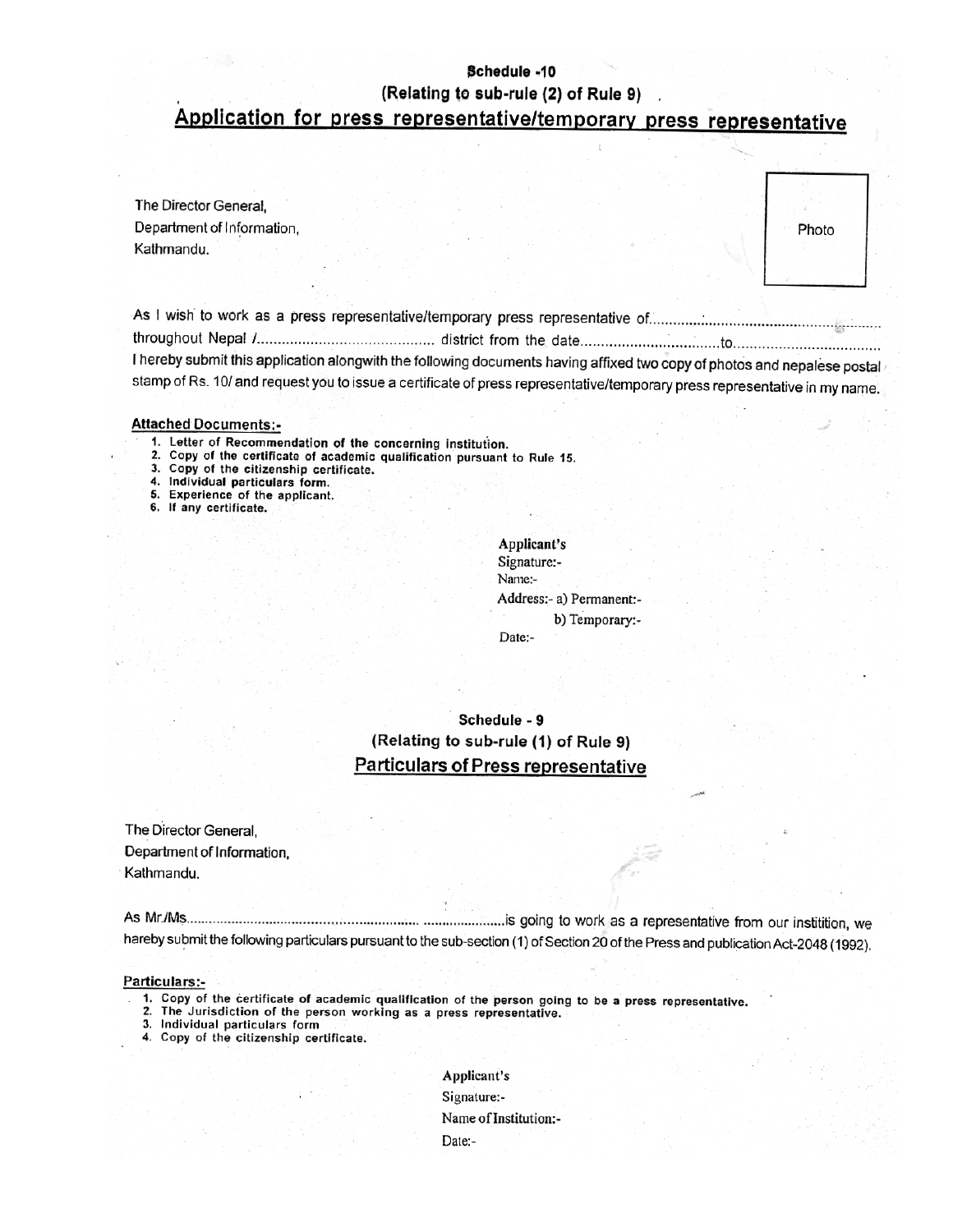# **Journalist Record Form**

 $\blacksquare$ 

| Name:<br>--------                                    |       | <u> - - - - - - -</u>     | --------<br>.           |                                       |      |                            |
|------------------------------------------------------|-------|---------------------------|-------------------------|---------------------------------------|------|----------------------------|
|                                                      | First |                           | Middle                  |                                       | Last | Photo                      |
| नाम थर:-----------                                   |       |                           |                         | ------------------------------------- |      |                            |
|                                                      |       |                           |                         |                                       |      | (31 x 38 mm size)          |
|                                                      |       | First                     |                         | Middle                                | Last |                            |
| Gender:                                              |       |                           | [OMale OFemale OOthers] | <b>Blood Group:</b>                   |      | -------------------------- |
| Date Of Birth:                                       |       |                           |                         | Passport No.                          |      |                            |
| <b>Issue Country:</b>                                |       | ------------------------- |                         | Religion:                             |      |                            |
| National Security No: ------------------------       |       |                           |                         |                                       |      |                            |
| <b>Address</b>                                       |       |                           |                         |                                       |      |                            |
| Country:                                             |       | -----------------------   | State:                  |                                       |      |                            |
| District:                                            |       | ------------------------- |                         | VDC/MUN:                              |      |                            |
| Ward No:                                             |       | ------------------------  |                         | House No:                             |      |                            |
| Street:                                              |       |                           |                         |                                       |      |                            |
| <b>Mailing Address</b>                               |       |                           |                         |                                       |      |                            |
| Phone:                                               |       |                           | Mobile:                 |                                       |      |                            |
| Email:                                               |       | ------------------------  | Website:                |                                       |      |                            |
| <b>Old Press Accreditation Statement</b>             |       |                           |                         |                                       |      |                            |
| Accreditation No: ----------------------- Valid Till |       |                           |                         |                                       |      |                            |

| AUUI UUILULIUI I IVU. | ------------------------    | vanu un |                                                    |  |
|-----------------------|-----------------------------|---------|----------------------------------------------------|--|
| Issued By:            | ___________________________ |         | Type of Press Accreditation: (Permanent/Temporary) |  |